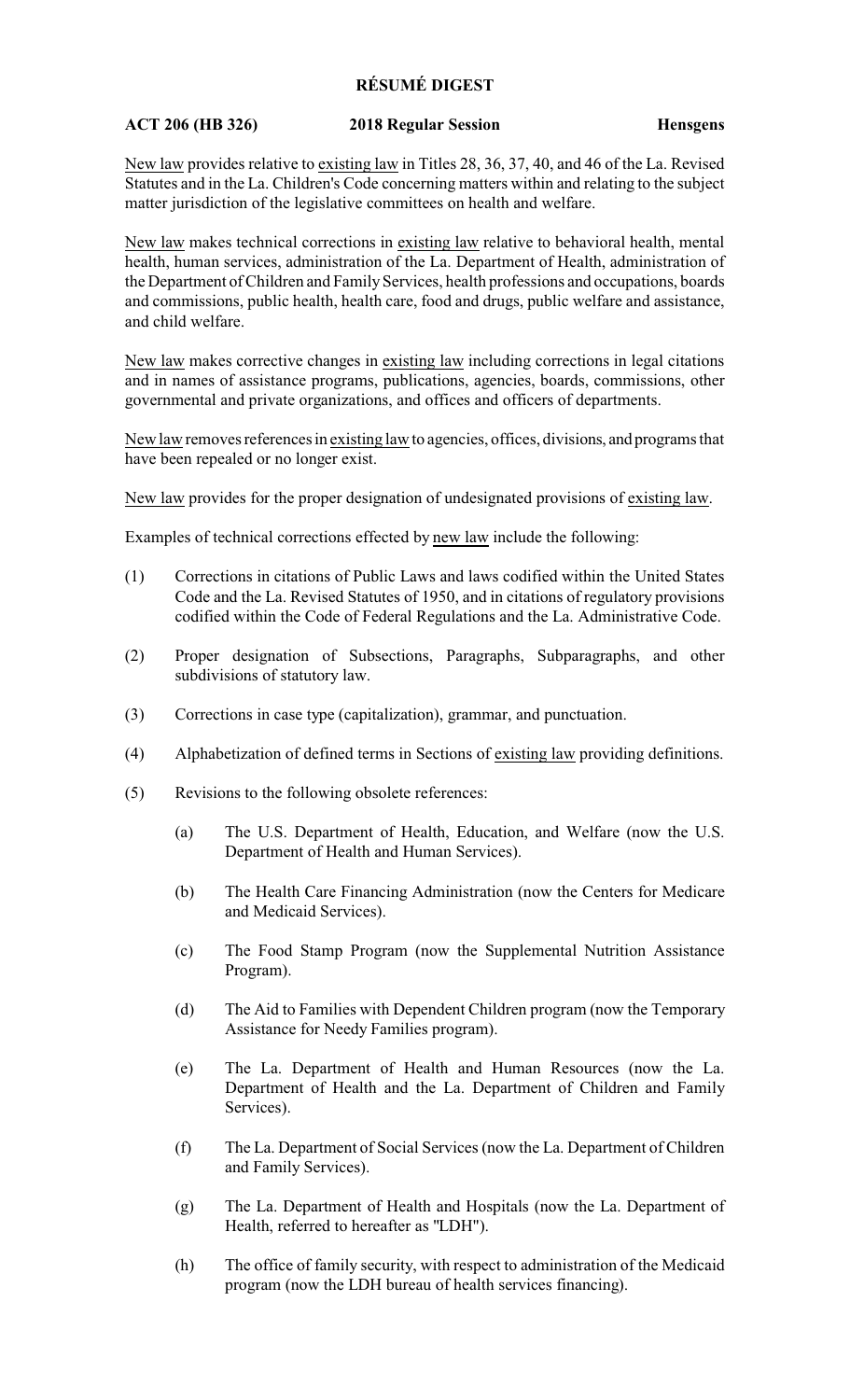- (i) The office of health services and environmental quality (now the LDH office of public health).
- (j) The bureau of women (now the LDH bureau of family health).
- (k) The La. Board of Wholesale Drug Distributors (now the La. Board of Drug and Device Distributors).

Effective August 1, 2018.

(Amends R.S. 28:2(16)(intro. para.), 52(F), 53(B)(4)(intro. para.), (D), (G)(4) and  $(7)(a)$ (intro. para.) and (i), (I), (O), and (P)(1)(a), 53.2(C)(2) and (4) and (G)(1), 58, 63(A)(2) and (C),  $69(A)(1)$  and (C)-(E),  $70(D)$  and (E)(2)(b),  $72(B)$ ,  $98.2$ ,  $171(F)$ , (G), and (K), 185(C), 206(C), 215.1, 215.2(3), 215.5(B)(7), 454.5(D)(2) and (3)(intro. para.) and (d), 469(C)(1)(a)(intro. para.), (i), and (ii), 470(E), 757, 772(D), 823(11), 911(6), 915(A)(2), and 932(B)(2), R.S. 36:254(A)(6)(b) and (10)(a)-(e), (B)(1) and (6), (D)(1)(a)(i), (E)(1), (F)(1),  $(H)(1)$ ,  $(I)(1)$ ,  $(J)(1)$ ,  $(K)(1)$ , and  $(L)$ , 254.1, 254.3, 258 $(G)-(L)$ , 259 $(E)(10)$ , 474 $(B)(1)$  and (6), and 477(B)(1), R.S. 37:9, 21(B)(6), 751(A)(2), 757(B), 779(B), 781(E), 790, 796.1(A)(1), 843, 846(A)(3)(a)(iv), 883(C), 930(A), (B)(1) and (3)-(5), (D), and (E), 1033(A)(3) and (C), 1048(4), (5)(a), (8), (9), and (12), 1056, 1103(11) and (12), 1164(3), (7), (10), (13)(a), (16), (29), (30), (43), (46), (57), and (58), 1182(A)(13), (17), and (18) and (B)(1) and (6), 1226.1(B), 1226.2(D)(1), 1277(A)(3), 1281(A)(1)(a), (3)(a)(ii) and (c), and (5), 1307(1), (7), and (8), 1340(intro. para.), 1543(A)(3)(b)(ii) and (5), 1721, 1731(A)(2)(a) and (d), 1732.1, 1742.1(G)(intro. para.) and (5), 1743(C), 1743.1(E), 1744(A), (B), and  $(C)(2)$ , 1745(A), (B), and  $(C)(3)$ , the heading of Part VIII of Chapter 20 of Title 37 of the La. Revised Statutes of 1950, R.S. 37:1746, 1747, 2111, 2114, 2351, 2352(2), 2354(A),  $2356.2(A)(6)$  and (B),  $2371(1)$ ,  $2404(C)$ ,  $2442(2)$ , (4), and (6)(intro. para.), (c)-(e), (j), (k), (m), (n), (r), (u), and (v), 2443, 2446, 2458, 2459, 2465(D)(intro. para.) and (1), 2503(A)(2)(d), 2504(A)(1) and (5), 2802(C), 2816(A)(2), (4), (6), (8), (13), and (15), (B), and (F)(2), 2819(Section heading), 2950(B) and (D)(1)(a)(viii), 3014, 3214(1), 3241(intro. para.) and (1), 3258(C), 3302(4)(b)(i) and (iv), 3309.1(A), 3386.1(intro. para.)(1), (2), (6), (7), (9), (11), (12), and (16), 3387(A), (C), (D), and (E)(2) and (6), 3387.1(A), (C), (D), and (E)(6), 3387.2(A), (C), (D), and (E)(5), 3387.3(A), (C), (D), and (E)(1), 3387.4(C), (D), and (E)(1), 3387.5(D), (E), and (F), 3387.6(B) through (G), 3387.10(D)(5) and (7), 3387.11(D)(5) and (7), 3387.12(D)(5) and (7), 3387.13(D), 3387.14(A), 3388.4(A)(7), (10), and (11), 3389(A) and (E), 3390(B) and (D), 3390.2, 3390.3(A)(11) and (13), (B)(4), and (D), 3428(B), and 3703(B)(7), R.S. 40:1, 3, 3.1(D), 4(A)(1)(a), (2)(b)(i) and (c)(i) and (vii),  $(3)(a)$ ,  $(6)$ ,  $(8)(a)$ , and  $(9)-(13)$  and  $(B)(3)(b)$  and  $(c)$ ,  $(4)$ , and  $(5)$ , 4.3, 4.6, 4.10 $(C)(2)($ intro. para.), (3)-(5), and (7), 5.3(E), 5.9(A)(7), 7, 9, 13, 18, 23, 24, 31.1, 31.3(B)(2) and (4), 31.32(E)(2), 31.36(D), 41(E), 64(9) and (10), 600.34(C), 608.1(B), 625(A) and (B), 634, 641, 671, 682, 700.1, 700.5(C), 700.6, 700.7(A) and (E), 700.8, 700.9, 700.10(A), 700.12(A), 701(intro. para.), 701.1(A) and (D), 701.2-701.4, 781(3), 824, 853, 940.51(A), 952(C) and (D), 953, 962(B), (C)(intro. para.) and (8), and (D)-(H), 962.1(A) and (B)(intro. para.), 962.1.1(A)(2), 963(intro. para.), 964(Schedule III)(F)(1) and (Schedule V)(E)(3)(b) and (4), 965, 968(A)(intro. para.), 969(A)(intro. para.), 970(A)(intro. para.), 971.1(B), 972(A) and (B)(intro. para.), 973(A), (B)(1) and (2), (C), (E), (F), and (G)(1) and (2)(a), 974(A)(intro. para.) and (C), 975(A)-(E) and (G)(1) and (3), 976, 976.1(H), 978(F)(1)(intro. para.) and (d) and (H)(2)(b), 978.1(A)(1)(c), 978.3(B), 980, 982, 984(intro. para.), 986(A)(1), (3), and (4) and (B)(intro. para.), (1), (2), (3)(intro. para.) and (b), (4), and (5)(intro. para.), (a), and (b), 987, 988(A)(intro. para.), (B), and (C), 989.1(F), 989.2(F), 990, 992(A)(intro. para.), (B)(intro. para.), and (C)-(E), 993(A), (B), and (D), 995, 996.1(M), 996.3(C), 1003(12) and (14), 1005(Section heading), 1006(E), 1007(B) and (I)(intro. para.), 1046(F), 1049.7(Section heading), 1058, 1071.1(intro. para.), 1079.1(D), 1087.1(A) and (B)(2)(intro. para.) and (3), 1089.2(1), 1089.3(C)(2)(b), 1089.4(A)(3), (B), and (C), 1101.1(1), 1105.3(3), 1105.6(E), 1105.8(F), 1105.8.1(B)(1) and (F)(3), 1107.1(1), 1111.3(B)(5), (C)(3), and (F), 1117.1(B), 1121.11, 1135.13(D)(3) and (I), 1155.6(D), 1157.3(A) and (B), 1165.1(C)(2), 1165.3(B), 1171.1, 1171.2, the heading of Subpart C of Part IV of Subchapter A of Chapter 5-D of Title 40 of the La. Revised Statutes of 1950, R.S. 40:1173.2(1)(a), 1173.3(3) and (8), 1173.4(B), 1173.5(A)-(C), 1173.6(B) and (E), 1183.2(A)(1) and (5), 1183.4(A)(1), 1189.2(A)(1), 1201.1, 1203.1(3)(o) and (5), 1211.4(B)(2), 1217.16, 1219.2(1) and (3), 1219.3(A) and (B), 1219.4(A)(intro. para.), 1221.2(2), 1226.1(2)(c), 1231.5(E)(1)(c), 1237.1(J), the heading of Subpart B of Part I of Chapter 5-E of Title 40 of the La. Revised Statutes of 1950, R.S. 40:1243.1(A), 1243.3(A), 1253.3(A)(9), 1261(A)(1)(k) and (3), 1261.1(B), 1271.1(B), 1277.1-1281.1, 1285.3, 1285.4(A)(1), 1285.7(D), 1287.1, 1291.3(7) and (9), 1291.23(A)(1)